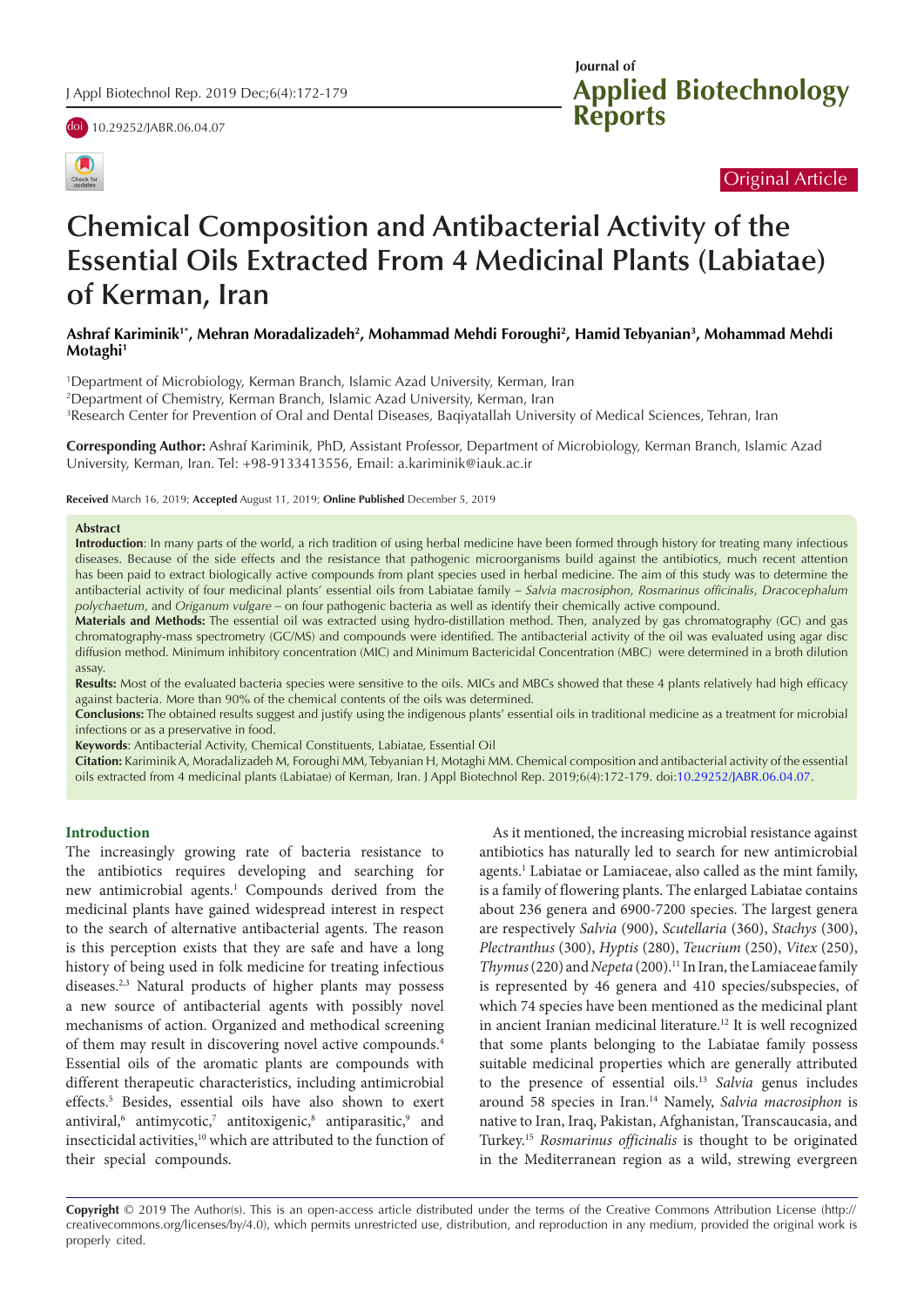perennial shrub.16,17 *R. officinalis* has been hailed since ancient times for its medicinal properties. Rosemary is used topically for preventing and treating baldness, toothache, eczema, muscle pains such as myalgia, intercostal neuralgia, cough, headache, high blood pressure, loss of appetite, in-bath therapy (balneotherapy), as well as for reducing age-related memory loss and wound healing.18,19 *Dracocephalum* is a genus of about 60 to 70 species of flowering plants in Labiatae family.20,21 *Dracocephalum polychaetum* is found abundantly in southwestern Asia, including Iran which is one of the indigenous species of *Dracocephalum* genus.22 *D. polychaetum* has been used as a herbal medicine for several years due to its therapeutic properties such as antihyperlipidemic and immunomodulatory effects, and as a flavoring in foods.<sup>22,23</sup> *Origanum vulgare* is a common species of *Origanum*, a genus from Labiatae.24 Totally, 38 *Origanum* species are documented in the world. *O. vulgare* L. is the only species of the *Origanum* genus growing wild in Iran. It can grow to 80 cm in height. Leaves are dark green, oval, and opposite. *O. vulgare* has been used as a culinary and medicinal herb for thousands of years.25 It has a beneficial effect on the digestive and respiratory systems.26 The leaves and flowering stems are strongly antiseptic, antispasmodic, carminative, cholagogue, diaphoretic, emmenagogue, expectorant, stimulant, stomachic, and mildly tonic.<sup>27</sup> The principal objective of the present study was focused on the chemical composition and antibacterial potential of essential oils of *S. macrosiphon*, *R. officinalis*, *D. polychaetum,* and *O. vulgare* against 4 bacteria causing food poisoning in human (i.e., *Staphylococcus aureus*, *Bacillus cereus*, *Salmonella enterica*, and *Listeria monocytogenes*).

## **Materials and Methods**

## Plant Materials and Essential Oil Extraction

Aerial parts of 4 medicinal plants from Labiatae family including *S. macrosiphon*, *R. officinalis*, *D. polychaetum*, and *O. vulgare* were collected from Hezar Mountain located in Rayen, Kerman province, Iran. Essential oils were extracted from 200 g of air-dried aerial parts of the plants by hydrodistillation method using Clevenger-type apparatus for 3 hours. The obtained oil was dried over anhydrous sodium sulfate and put in sealed vials at  $4^{\circ}$ C.<sup>28</sup>

## Bacterial Strains and Antibacterial Assay

Cultures of *S. aureus* PTCC 1431 (Persian Type Culture Collection), *B. cereus* PTCC 1015, *S. enterica* PTCC 1709, and *L. monocytogenes* ATCC 7644 (American Type Culture Collection) were used for antibacterial assessment of the essential oils. All strains were routinely grown aerobically in Trypticase soy broth (TSB) medium (Merck, Germany) with shaking for 24 hours at 37˚C. Antibacterial activity was assessed in the presence of different concentrations of the essential oils by serial dilution method using dimethyl sulfoxide/methanol (1:1 v/v) solvent.<sup>29</sup> In the present study, the antibacterial activity was evaluated using agar disc diffusion method.<sup>30</sup> The bacterial suspension of  $1.5\times10^{8}$ cells/mL in sterile normal saline (adjusted to 0.5 McFarland standard) was prepared and inoculated on Muller-Hinton

agar medium (Merck, Germany) by sterile cotton swab.<sup>31</sup> Essential oils were assayed in triplicate. Each microbial inoculum was spread evenly on to the surface of Muller-Hinton agar (Merck, Germany) plates with a sterile swab. Then, the sterilized blank discs were placed in the center of every inoculated agar plate. 20 μL of essential oil with 80 mg/ mL concentration was infused in the filter paper discs (6 mm size).<sup>32</sup> Dimethyl sulfoxide/methanol (1:1 v/v) was used as the negative control, while broad-spectrum antibiotics such as Amikacin was used as the positive control for obtaining comparable results. All plates were incubated for 24 hours at 37˚C. Following the incubation, antibacterial activity was determined by measuring the inhibition zone around the discs in mm.

## Determination of Minimum Inhibitory Concentration

In order to determine the minimum inhibitory concentration (MIC), two-fold dilution series (80, 40, 20, 10, 5, 2.5, and 1.25 mg/mL) of each essential oil were prepared and bioassayed in broth dilution method.<sup>33,34</sup> The least concentration at which no visible growth was obtained in agar plates was considered as MIC.

## Identification of the Oil Components

The oil composition was analyzed by GC and GC/MS. The GC analysis of the volatile components was carried out using a Hewlett-Packard 6890 instrument coupled to a flame ionization detector (FID). Compounds were separated on an HP-5 capillary column (30 m  $\times$  0.25 mm, film thickness 0.25 μm. The oven temperature was programmed as follows: 60˚C to 220˚C at 3˚/min, injector temperature of 250˚C; detector temperature of 270˚C; and helium (1 mL/min) as the carrier gas. A mixture of aliphatic hydrocarbons  $(C_{6}$ - $C_{22}$ ) in hexane was directly injected into the GC injector under the above temperature program in order to calculate the retention indices of each compound. Retention indices were determined using the retention times of n-alkanes  $(C_6-C_{23})$  that were injected after the essential oil under the same chromatographic conditions. The retention indices for all components were determined according to the method using n-alkanes as standard. GC/MS analysis was performed using an Agilent 5975C mass spectrometer coupled to an Agilent 7890A gas chromatograph equipped with an HP-5MS capillary column (30 m  $\times$  0.25 mm, film thickness 0.25 μm). The carrier gas was helium, and the chromatographic conditions were as above. The spectrometer was scanned over the 40-400 amu range with an ionization voltage of 70 eV and an ionization current of 150 µA. The compounds were identified by comparison of retention indices (RI, HP-5) with those reported in the literature and by comparing their mass spectra with the Adams and Wiley libraries as well as those stored in NIST library.35

# **Results**

The essential oil composition of the 4 evaluated medicinal plants from the Labiatae family, including *S. macrosiphon*, *R. officinalis*, *D. polychaetum,* and *O. vulgare*, was analyzed by GC-MS. From the GC-MS analysis, 11 compounds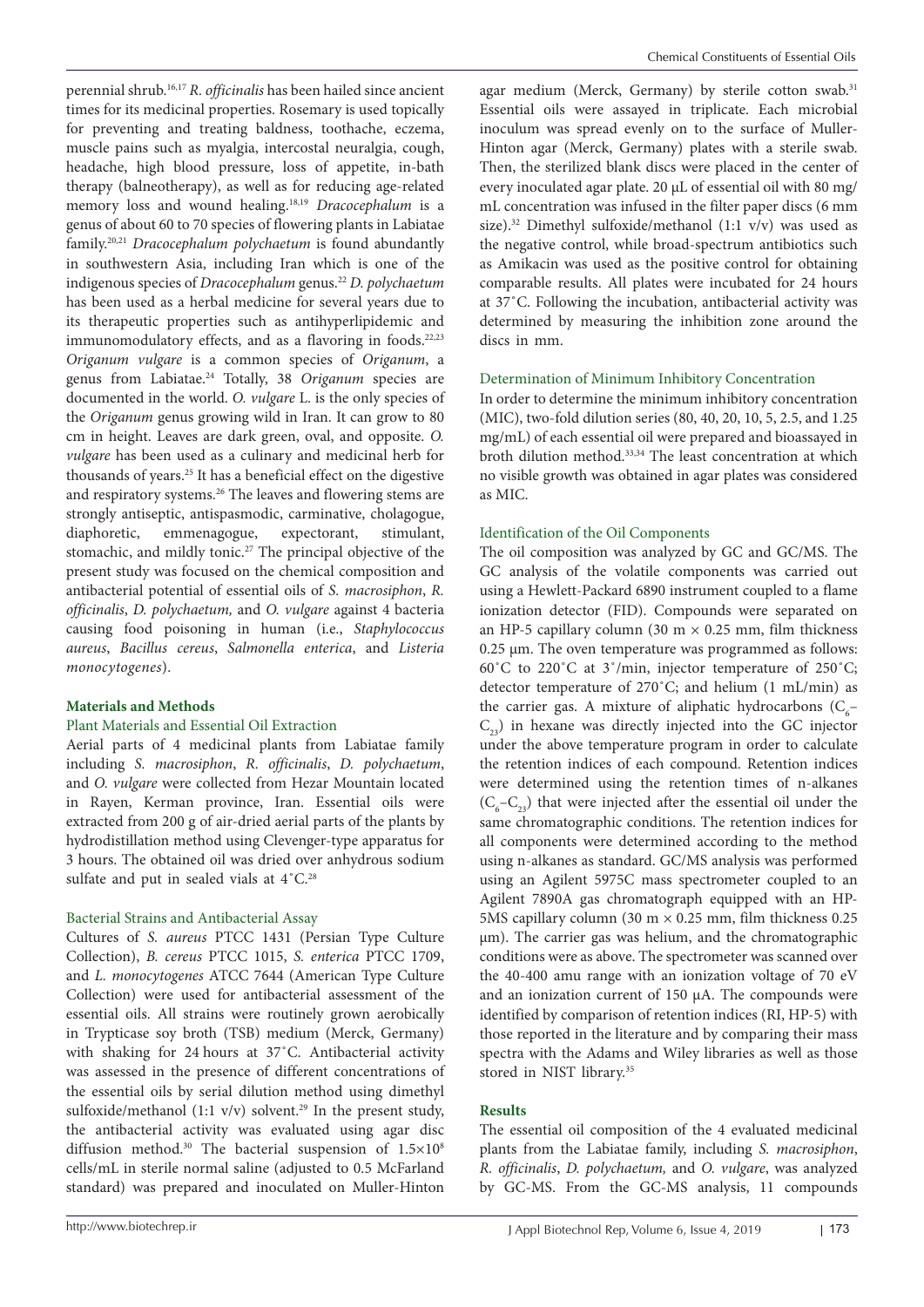representing 93.9% of the total essential oil composition of *Salvia macrosiphon* was identified ([Table 1,](#page-2-0) [Figure 1\)](#page-2-1). Linalool (54.8%) and manool (27.3%) were introduced as the principal components of *S. macrosiphon* essential oil. Fourteen compounds representing 91.0% of the total essential oil composition of *R. officinalis* were identified based on GC-MS analysis ([Figure 2](#page-3-0), [Table 2](#page-2-2)). α-Pinene (15.5%), verbenone (14.3%), 1, 8- cineole (12.4%), camphor (11.9%), bornyl acetate (7.9%), borneol (6.5%), and camphene (5.8%) were the major components. Through the GC-MS analysis, five compounds representing 92.8% of the total essential oil composition of *D. polychaetum* was identified [\(Figure 3,](#page-3-0) [Table](#page-4-0) [3](#page-4-0)). The main components of the essential oil were Methyl-Cyclo geranate (69.9%) and Limonene (19.9%). Major components constituted up to 90% of the *D. polychaetum*  essential oil, whereas other components were present only as a trace. Finally, twenty components were identified in the essential oil of *O. vulgare* based on the GC-MS analysis ([Figure 4,](#page-4-1) [Table 4](#page-4-2)). Thymol (27.4%),  $\gamma$ -terpinene (12.1%), terpinene-4-OL (11.6%), *trans*-sabinene hydrate (5.9%),

<span id="page-2-0"></span>**Table 1.** Chemical Composition of *Salvia macrosiphon* Essential Oil

| Peak No.       | Compound              | RI   | Peak Area % |
|----------------|-----------------------|------|-------------|
| $\overline{1}$ | Hexanol               | 871  | 1.4         |
| $\overline{2}$ | 1,8-Cineole           | 1031 | 1.1         |
| $\overline{3}$ | Fenchone              | 1087 | 1.1         |
| $\overline{4}$ | Linalool              | 1097 | 54.8        |
| 5              | Terpinene-4-OL        | 1177 | 1.0         |
| 6              | $\alpha$ - Terpineole | 1189 | 1.7         |
| $\overline{7}$ | Methyl chavicol       | 1196 | 1.1         |
| 8              | Spathulenol           | 1578 | 1.7         |
| 9              | $\alpha$ - Murolol    | 1646 | 1.4         |
| 10             | Manoyl oxide          | 1998 | 1.3         |
| 11             | Manool                | 2057 | 27.3        |
|                | Total percentage      |      | 93.9        |

<span id="page-2-1"></span>

Figure 1. GC-MS Analysis of the Essential Oils From Salvia macrosiphon.

and *trans-*anethole (3.6%) were the major constituents of *O. vulgare* essential oil.

As mentioned before, the antimicrobial activity of the oils was evaluated using the dilution method. Based on the obtained results, all of the bacteria were sensitive to the *S. macrosiphon* essential oil in the lowest concentration. The essential oil from *R. officinalis* exhibited antibacterial activity against the three non-spore forming tested bacterial strains. The spore-forming bacteria, *B. cereus*, was resistant to all concentration of the rosemary oil. The oil of *D. polychaetum* inhibited all the tested gram-positive and gram-negative bacteria from growing. The most sensitive bacteria to this oil was *B. cereus* (PTCC 1015). Based on the obtained results, the Gram-positive bacteria were more susceptible to the *D. polychaetum* essential oil compared to the gram-negative bacterium*, S. enterica*. The essential oil of *O. vulgare* also showed antibacterial activity against all tested bacterial strains. *L. monocytogenes* (ATCC 7644) was the most susceptible bacteria in comparison with the other three species. The MIC and MBC of the essential oils for all tested bacterial species are summarized in [Table 5](#page-4-3).

#### **Discussion**

The antimicrobial effects of medicinal plant essential oils and extracts justify them to be used in many fields such as medicine, food industry, and pharmacy. Medicinal plants have constantly been used as sources for finding new drugs.<sup>36</sup> Numerous investigations have been conducted about the application of essential oils as antimicrobial agents and shown to increase the safety and shelf life of food products beside being used as a flavoring agent in foods.<sup>3,37</sup> The first investigation on the antibacterial properties of plant essential oils has been carried out by Dla Croix in 1881.<sup>3</sup> Regarding the understanding of the biological potentials inherent in the essential oils of plants, their chemical constituents are determined to elucidate the effectiveness of their bioactive compositions. Essences or essential oils are aromatic oily liquids extracted from various aromatic plants' materials

<span id="page-2-2"></span>**Table 2.** Chemical Composition of *Rosmarinus officinalis* Essential Oil

| Peak No.       | Compound              | <b>RI</b> | Peak Area % |
|----------------|-----------------------|-----------|-------------|
| $\mathbf{1}$   | $\alpha$ - Pinnene    | 939       | 15.5        |
| $\overline{2}$ | Camphene              | 954       | 5.8         |
| 3              | 3-Octane              | 984       | 3.9         |
| 4              | β-Myrcene             | 991       | 2.3         |
| 5              | Ortho-Cymene          | 1026      | 1.6         |
| 6              | 1,8-Cineole           | 1031      | 12.4        |
| $\overline{7}$ | Linalool              | 1097      | 4.1         |
| 8              | Camphor               | 1146      | 11.9        |
| 9              | Borneol               | 1169      | 6.5         |
| 10             | Terpinene-4-OL        | 1177      | 1.5         |
| 11             | $\alpha$ -Terpineole  | 1189      | 1.7         |
| 12             | Verbenone             | 1205      | 14.3        |
| 13             | <b>Bornyl Acetate</b> | 1289      | 7.9         |
| 14             | Trans-Caryophyllene   | 9141      | 1.6         |
|                | Total percentage      |           | 91.0        |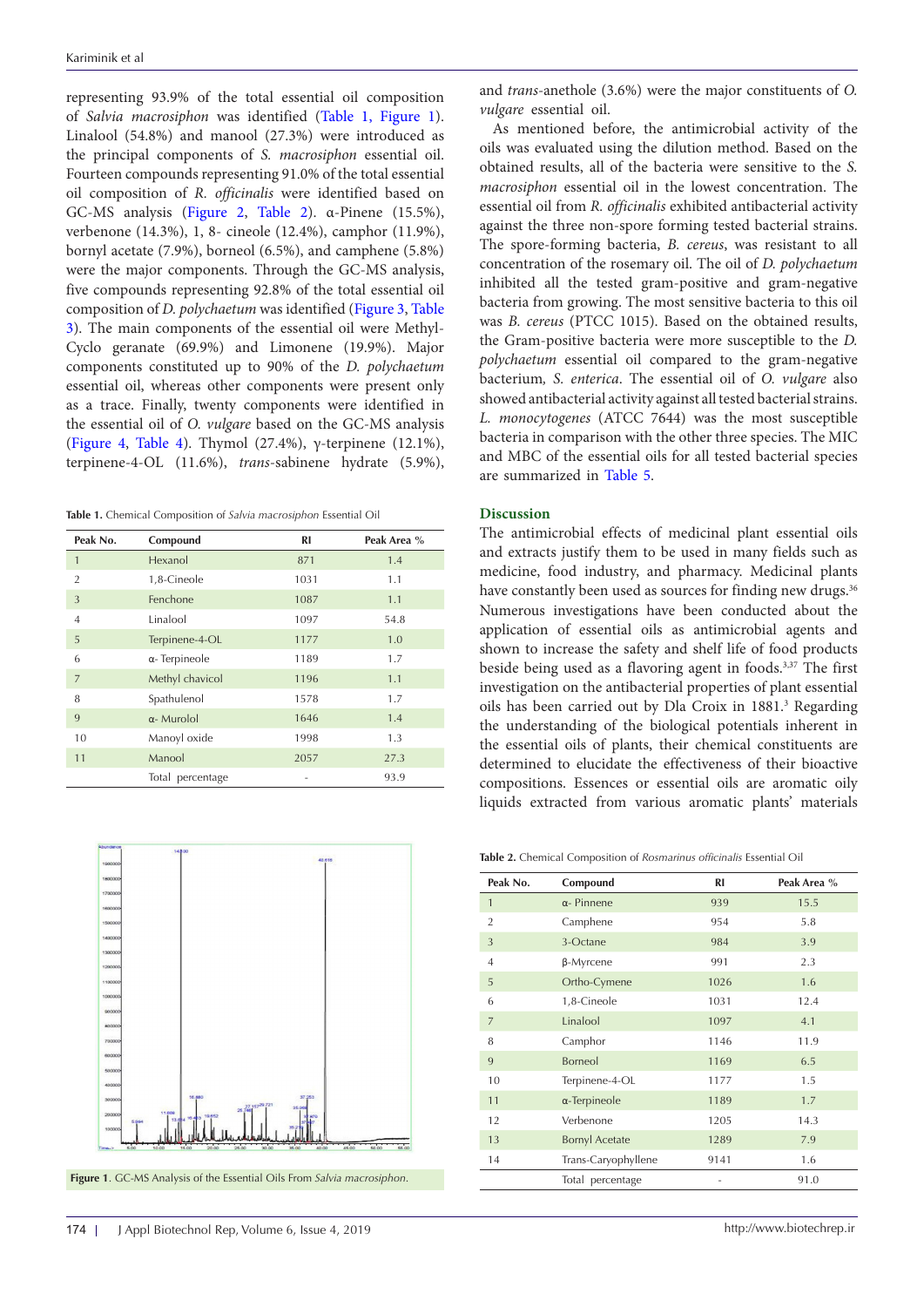<span id="page-3-0"></span>

**Figure 3**. GC-MS Analysis of Essential Oils From *Dracocephalum polychaetum*.

such as flowers, buds, seeds, leaves, twigs, bark, herbs, wood, fruits, and roots.<sup>37</sup> The most interesting area for application of essential oil is the growth inhibition and reduction in numbers of more dangerous foodborne pathogens such as

*Salmonella* spp*., Escherichia coli* O157:H7, *L. monocytogenes, S. aureus*, and *B. cereus* in foods.38 Based on our results, one of the investigated herbs, *S. macrosiphon*, was rich in a wide variety of secondary metabolites. In addition, the minimum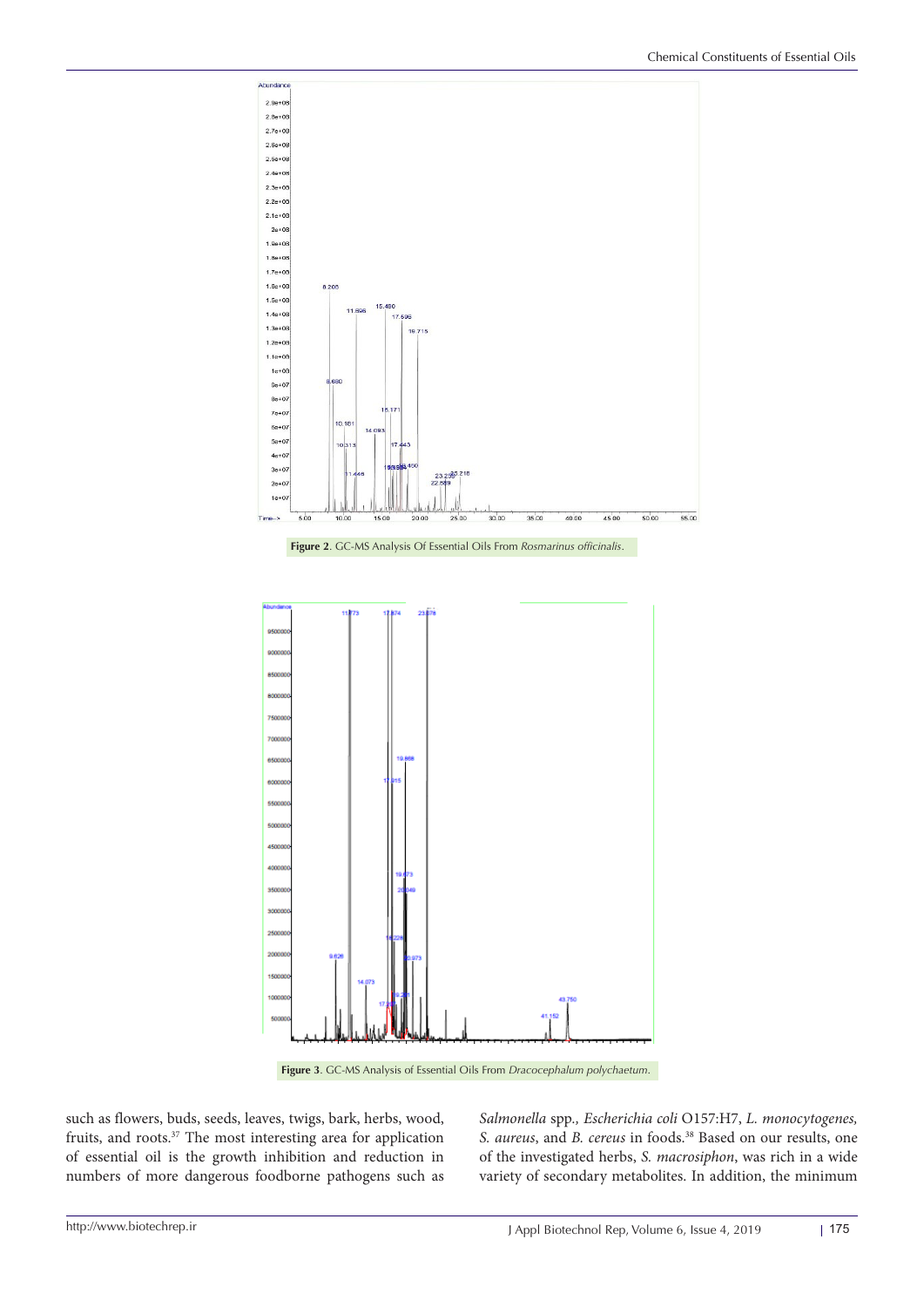<span id="page-4-0"></span>**Table 3.** Chemical Composition of *Dracocephalum polychaetum* Essential Oil

| Peak No.      | Compound             | <b>RI</b> | Peak Area % |
|---------------|----------------------|-----------|-------------|
|               | Sabinene             | 975       | 0.5         |
| $\mathcal{D}$ | Limonene             | 1029      | 19.9        |
| 3             | Linalool             | 1097      | 0.5         |
| 4             | Methyl-Cyclogeranate | 1198      | 69.9        |
| 5             | p-Menth-1-En-9-OL    | 1295      | 2.0         |
|               | Total percentage     | -         | 92.8        |

<span id="page-4-2"></span>**Table 4.** Chemical Composition of *Origanum vulgare* Essential Oil

| Peak No.       | Compound               | <b>RI</b> | Peak Area % |
|----------------|------------------------|-----------|-------------|
| $\mathbf{1}$   | Thymol                 | 1290      | 27.4        |
| $\overline{2}$ | γ-Terpinene            | 1060      | 12.1        |
| 3              | Terpinene-4-OL         | 1177      | 11.6        |
| $\overline{4}$ | $\alpha$ -Terpinene    | 1017      | 6.4         |
| 5              | trans-Sabinene hydrate | 1098      | 5.9         |
| 6              | Carvacrol              | 1299      | 5.3         |
| $\overline{7}$ | p-Cymene               | 1025      | 5.2         |
| 8              | trans-Anethole         | 1285      | 3.6         |
| 9              | $\alpha$ -Thujene      | 930       | 2.8         |
| 10             | Trans-Caryophyllene    | 1419      | 2.5         |
| 11             | $\alpha$ -Terpinolene  | 1089      | 2.4         |
| 12             | cis-Sabinene hydrate   | 1070      | 1.9         |
| 13             | $\alpha$ -Terpineole   | 1189      | 1.8         |
| 14             | Sabinene               | 975       | 1.7         |
| 15             | Borneol                | 1169      | 1.2         |
| 16             | β-Myrcene              | 991       | 1.1         |
| 17             | Carvacrol Methyl Ether | 1245      | 1.0         |
| 18             | $\alpha$ -Eudesmole    | 1654      | 0.8         |
| 19             | $\beta$ -Eudesmole     | 1651      | 0.7         |
| 20             | $\alpha$ -Pinnene      | 939       | 0.7         |
|                | Total percentage       |           | 96.1        |



<span id="page-4-1"></span>

**Figure 4**. GC-MS Analysis Of Essential Oils From *Origanum vulgare*.

<span id="page-4-3"></span>**Table 5.** MIC and MBC (mg/mL) of 4 Essential Oils Against Bacterial Tested

|                      | <b>Bacteria</b> |                  |                  |                |
|----------------------|-----------------|------------------|------------------|----------------|
| <b>Essential oil</b> | S. aureus       | <b>B.</b> cereus | L. monocytogenes | S. enterica    |
| S. macrosiphon       | MIC: 2.5        | $MIC*$           | MIC: 5           | MIC: 5         |
|                      | MBC: 5          | $MBC*$           | <b>MBC: 10</b>   | <b>MBC: 10</b> |
| R. officinalis       | MIC: 2.5        | MIC: 10          | MIC: 0.6         | MIC: 5         |
|                      | MBC: 5          | MBC:10           | MBC: 0.6         | <b>MBC: 10</b> |
| D. polychaetum       | MIC: 5          | MIC: 0.6         | MIC: 10          | MIC: 5         |
|                      | <b>MBC: 10</b>  | MBC: 0.3         | <b>MBC: 20</b>   | <b>MBC: 10</b> |
| O. vulgare           | MIC: 0.15       | MIC: 0.3         | MIC: 0.3         | MIC: 0.6       |
|                      | MBC: 0.3        | MBC: 0.3         | MBC: 0.6         | MBC: 1.25      |

\* No antibacterial activity against *B. cereus.*

linalool, hexyl isovalerate, hexyl 2-methyl butyrate, and δ-cadinen.42 Our study showed that *S. macrosiphon* essential oil was effective against 4 human bacterial pathogens*.* This could provide a potential source of new antibacterial agents, which is valuable for clinical trials and the food industry. It was also shown that the effective antibacterial activity of the oil could be related to its main constituents, i.e., linalool (54.8%) and manool (27.3%).

In the present work, the major compounds of *R. officinalis* essential oils were α-pinene (15.5%), verbenone (14.3%), 1, 8-cineole (12.4%), and camphor (11.9 %); and the oil had the best activity on the 3 non-spore forming bacteria. *R. officinalis* essential oils from other geographical locations have been extensively studied as well. In a study conducted by the Balkan Peninsula, the main compounds of *R. officinalis* essential oil were 1,8-cineole, camphor, α-pinene, and borneol.<sup>43</sup> In another investigation, the most important constituents of the Iranian rosemary were shown to be 1,8-cineole, α-pinene, berbonone, and camphor.44 Similar investigation showed that 1,8-cineole and α-pinene were major constituents of the rosemary oil.45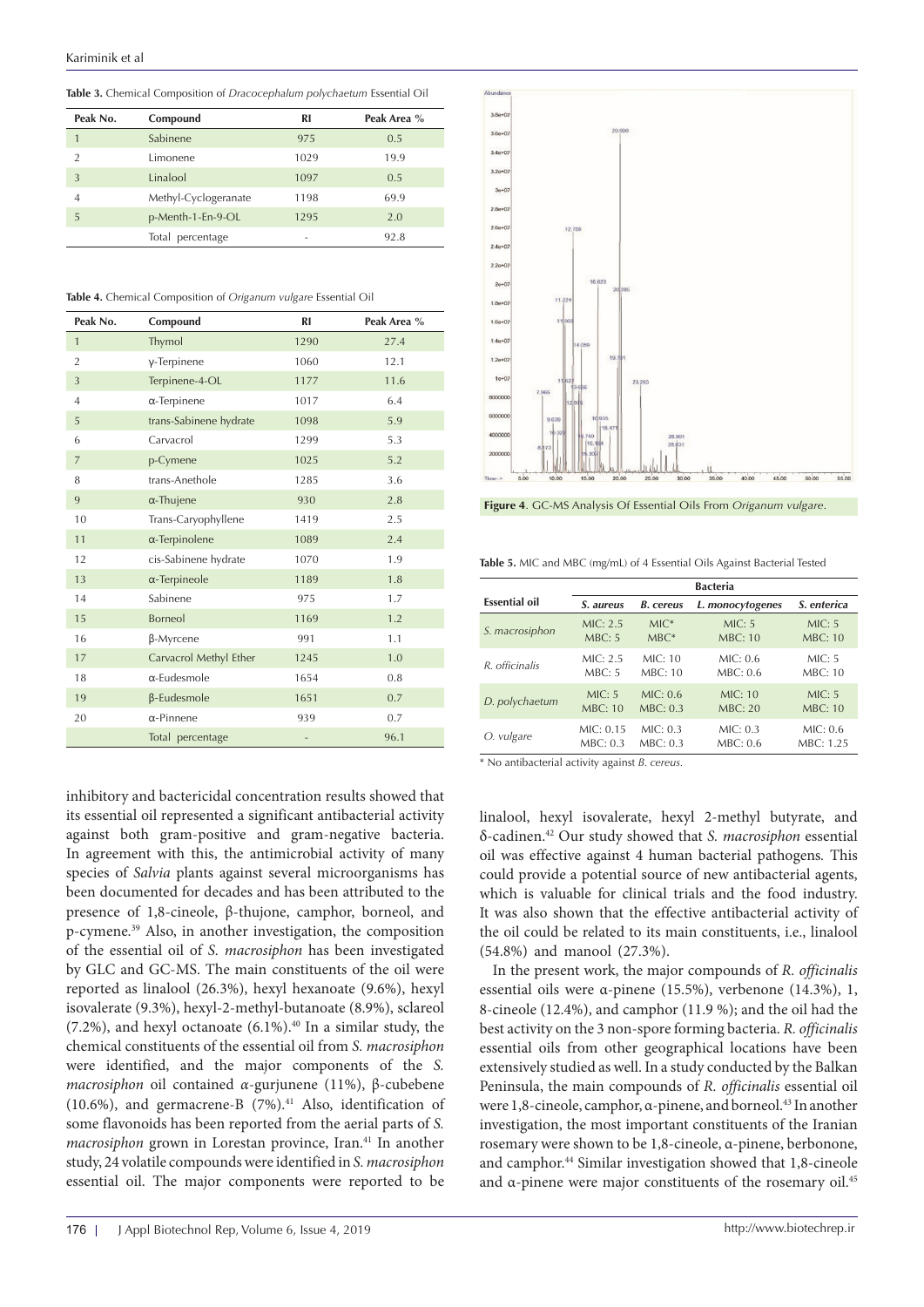Antimicrobial activity of the positive enantiomers of pinene has been shown against *Candida albicans*, *Cryptococcus neoformans*, *Rhizopus oryzae*, and methicillin-resistant *Staphylococcus aureus* (MRSA).46 In similar studies, the antimicrobial activity of 1,8-cineole has been identified.<sup>47, 48</sup> In another study, the essential oil of Feverfew plant (*Tanacetum parthenium*) was rich in camphor and was considered as an anti-bacterial agent in drug and food industries.<sup>49</sup> Another experimented herb in this investigation, *D. polychaetum*, was rich in a wide variety of secondary metabolites such as Methyl-Cyclo geranate (69.9%) and limonene (19.9%).

In addition, the MIC results showed that the essential oil of *D. polychaetum* presented a significant antibacterial activity against gram-positive bacteria. The antibacterial activity of the oil can be attributed to its main constituents. Methyl-Cyclo geranate is used in fragrances and cosmetics including in shampoos, soaps, and body deodorants; and Limonene is employed as a flavoring agent in perfumes, creams, soaps, and in some food products. In addition, limonene has been found to possess antifungal and antimicrobial effects.<sup>50</sup> In the present study, *S. enterica* was considered less susceptible than grampositive bacteria to the *D. polychaetum* oil. It is suggested that gram-negative bacteria possess cell membrane restricting the diffusion of hydrophobic compounds through their outer membrane envelope.3 About the other studied essential oil, extracted from *O. vulgare*, all tested bacteria were susceptible to the oil and *L. monocytogenes* (ATCC 7644) was the most susceptible bacteria. In addition, thymol (27.4%), terpinene-4-ol (11.6%), γ-terpinene (12.1%), α-terpinene (6.4%), *trans*sabinene hydrate (5.9%), and p-cymene (5.2%) were the main components of the oil. Thymol exerts antimicrobial activity because of its phenolic structure.51 It is also used as a preservative, and as an active antiseptic ingredient in some kinds of toothpaste which are used to reduce plaque and gingivitis.52 In another study, the antibacterial activity of the essential oil of *O. vulgare* L. on multi-resistant bacteria isolated from biological materials was assessed. Their results showed that 4 samples of *E. coli*, *Enterococcus faecalis*, and MRSA, three samples of *Acinetobacter baumannii*, and a sample of *Klebsiella pneumoniae* were inhibited by the essential oil at the concentration 0.125%, 0.125%, and 0.5%, respectively.<sup>27</sup> In a similar research, the antimicrobial activity of oregano essential oil in a food system was evaluated, and results showed that the addition of oregano essential oil to sausage could be a promising route as its bacteriostatic effect. In the same report, analysis of the oil identified that terpinen-4-ol and γ-terpinene were the major components.<sup>5</sup> Pirigharnaei et al showed that the oregano essential oil is composed of carvacrol, thymol, and linalool as major components, followed by γ-terpinene, p-cymene, linalool, terpinen-4-ol, and sabinene hydrate as the second main components of *O. vulgare*. 53, 54 The difference between the types and percentages of chemical compositions of the essential oils can depend on the season of harvesting, geographical situation, ground conditions, genetic factors, part of the plant, etc, and hence, to the phenological stage of the plant as well as the method of essential oil extraction.55 The level of the antibacterial activities of the essential oil could also be attributed to the

hydrophobicity of the constituents allowing the oil to disturb the lipids of the bacterial cell membrane, making them more permeable and causing leakages of cellular components and ions.56,57 Also, some oil constituents are able to infiltrate the cells; then, involve in some cellular metabolic mechanisms, interfere with active sites of some enzymes, and intervene some other cellular metabolisms.<sup>58</sup> Totally, the extracted oils of these 4 plants showed relatively high MIC against *B. cereus*, *S. aureus*, *L. monocytogenes*, and *S. enterica*.

#### **Conclusions**

The present study suggests the studied essential oils as a potential source for antibacterial compounds confirming them as sources of antibacterial agent required for therapeutic and food preservative applications.

#### **Authors' Contributions**

AK, MM and MMF were involved in study design and data collections. AK, MM, MMF, HT and MMM were involved in writing, preparing and revising of this research article.

#### **Conflict of Interest Disclosures**

The authors declare they have no conflicts of interest.

#### **Acknowledgments**

This work was supported by the Microbiology and Chemistry Department, Kerman Branch, Islamic Azad University, Kerman, Iran. The authors are grateful to Dr. Peyman Rajaei for collection and identification of the plants.

#### **References**

- 1. Moravej H, Moravej Z, Yazdanparast M, et al. Antimicrobial peptides: features, action, and their resistance mechanisms in bacteria. Microb Drug Resist. 2018;24(6):747-767. doi:[10.1089/](https://doi.org/10.1089/mdr.2017.0392) [mdr.2017.0392.](https://doi.org/10.1089/mdr.2017.0392)
- 2. Guarrera PM. Traditional phytotherapy in Central Italy (Marche, Abruzzo, and Latium). Fitoterapia. 2005;76(1):1-25. doi[:10.1016/j.](https://doi.org/10.1016/j.fitote.2004.09.006) [fitote.2004.09.006.](https://doi.org/10.1016/j.fitote.2004.09.006)
- 3. Burt S. Essential oils: their antibacterial properties and potential applications in foods--a review. Int J Food Microbiol. 2004;94(3):223-253. doi[:10.1016/j.ijfoodmicro.2004.03.022.](https://doi.org/10.1016/j.ijfoodmicro.2004.03.022)
- 4. Chovanová R, Mikulášová M, Vaverková S. In vitro antibacterial and antibiotic resistance modifying effect of bioactive plant extracts on methicillin-resistant *Staphylococcus epidermidis*. Int J Microbiol. 2013;2013:760969. doi[:10.1155/2013/760969](https://doi.org/10.1155/2013/760969).
- 5. Busatta C, Mossi AJ, Rodrigues MRA, Cansian RL, de Oliveira JV. Evaluation of *Origanum vulgare* essential oil as antimicrobial agent in sausage. Braz J Microbiol. 2007;38(4):610-616. doi:10.1590/ s1517-83822007000400006.
- 6. Venturi CR, Danielli LJ, Klein F, et al. Chemical analysis and in vitro antiviral and antifungal activities of essential oils from *Glechon spathulata* and *Glechon marifolia*. Pharm Biol. 2015;53(5):682- 688. doi:[10.3109/13880209.2014.936944](https://doi.org/10.3109/13880209.2014.936944).
- 7. Oliva Mde L, Carezzano ME, Gallucci MN, Demo MS. Antimycotic effect of the essential oil of *Aloysia triphylla* against *Candida*  species obtained from human pathologies. Nat Prod Commun. 2011;6(7):1039-1043.
- 8. Sharma P, Shah GC. Composition and antioxidant activity of S*enecio nudicaulis* Wall. ex DC. (Asteraceae): a medicinal plant growing wild in Himachal Pradesh, India. Nat Prod Res. 2015;29(9):883-886. doi:[10.1080/14786419.2014.990904.](https://doi.org/10.1080/14786419.2014.990904)
- 9. Esperandim VR, da Silva Ferreira D, Sousa Rezende KC, et al. In vitro antiparasitic activity and chemical composition of the essential oil obtained from the fruits of *Piper cubeba*. Planta Med. 2013;79(17):1653-1655. doi[:10.1055/s-0033-1351022.](https://doi.org/10.1055/s-0033-1351022)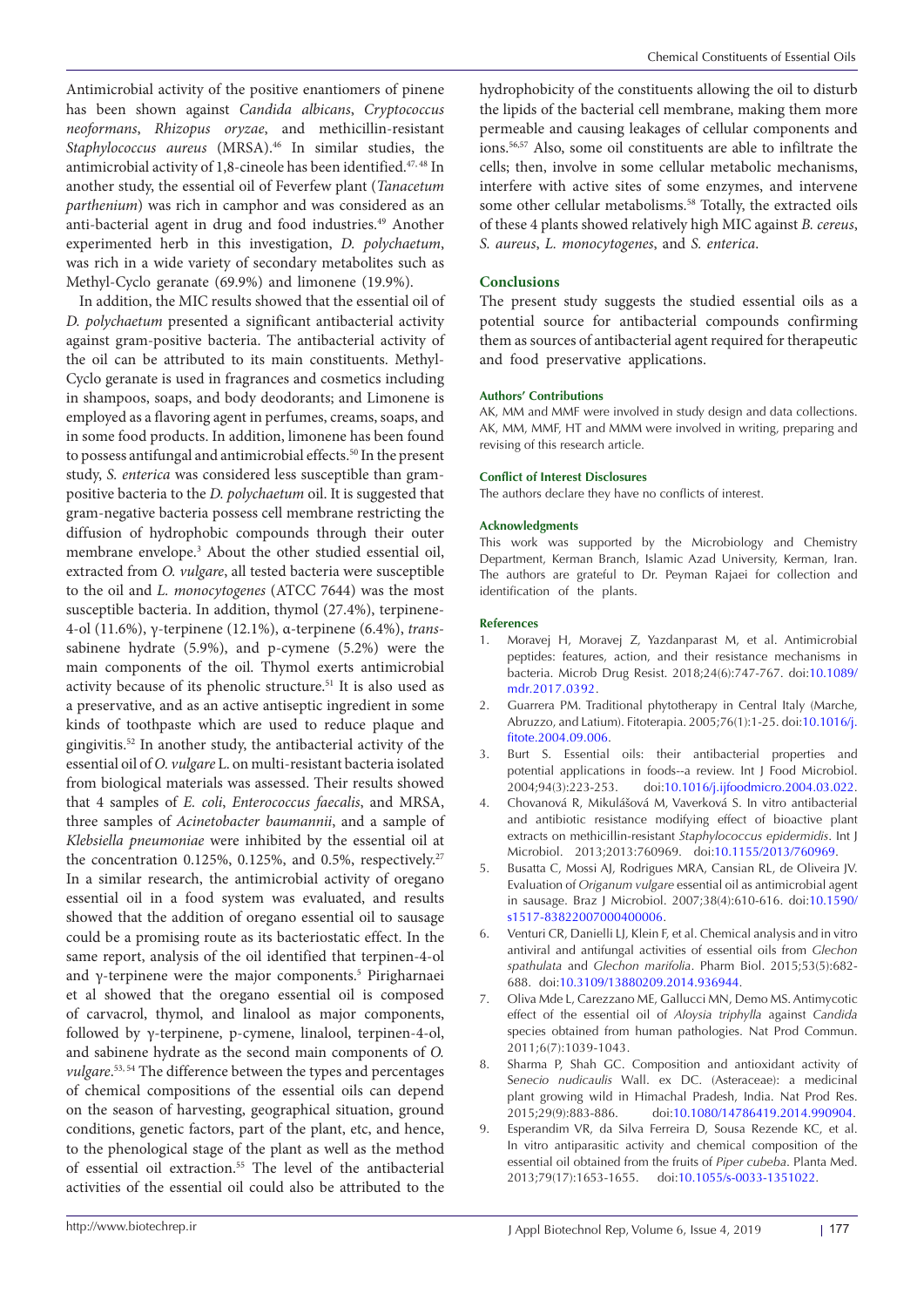- 10. Du SS, Yang K, Wang CF, et al. Chemical constituents and activities of the essential oil from *Myristica fragrans* against cigarette beetle *Lasioderma serricorne*. Chem Biodivers. 2014;11(9):1449-1456. doi:[10.1002/cbdv.201400137.](https://doi.org/10.1002/cbdv.201400137)
- 11. Raja RR. Medicinally potential plants of Labiatae (Lamiaceae) family: an overview. Res J Med Plants. 2012;6(3):203-213. doi[:10.3923/rjmp.2012.203.213](https://doi.org/10.3923/rjmp.2012.203.213).
- 12. Delnavazi M-R, Baba-Ali F, Soufiabadi S, et al. Essential oil composition, antioxidant activity and total phenolic content of some Lamiaceae taxa growing in Northwest of Iran. Pharm Sci. 2014;20(1):22-28.
- 13. Sarac N, Ugur A. Antimicrobial activities and usage in folkloric medicine of some Lamiaceae species growing in Mugla, Turkey. Eurasia J Biosci. 2007;4:28-37.
- 14. Gohari AR, Ebrahimi H, Saeidnia S, Foruzani M, Ebrahimi P, Ajani Y. Flavones and flavone glycosides from *Salvia macrosiphon* Boiss. Iran J Pharm Res. 2011;10(2):247-251.
- 15. Kahraman A, Celep F, Doğan M. A New Record for the Flora of Turkey: *Salvia macrosiphon* Boiss. (Labiatae). Turk J Bot. 2009;33(1):53-55.
- 16. Bai N, He K, Roller M, et al. Flavonoids and phenolic compounds from *Rosmarinus officinalis*. J Agric Food Chem. 2010;58(9):5363- 5367. doi:10.1021/jf100332w.
- 17. Park JB. Identification and quantification of a major anti-oxidant and anti-inflammatory phenolic compound found in basil, lemon thyme, mint, oregano, rosemary, sage, and thyme. Int J Food Sci Nutr. 2011;62(6):577-584. doi[:10.3109/09637486.2011.562882](https://doi.org/10.3109/09637486.2011.562882).
- 18. Begum A, Sandhya S, Shaffath Ali S, Vinod KR, Reddy S, Banji D. An in-depth review on the medicinal flora *Rosmarinus officinalis*  (Lamiaceae). Acta Sci Pol Technol Aliment. 2013;12(1):61-73.
- 19. Huang MT, Ho CT, Wang ZY, et al. Inhibition of skin tumorigenesis by rosemary and its constituents carnosol and ursolic acid. Cancer Res. 1994;54(3):701-708.
- 20. Sonboli A, Gholipour A, Mirjalili MH, Amini Rad M. Molecular characterization of Iranian *Dracocephalum* (Lamiaceae) species based on RAPD data. Acta Biol Szeged. 2011;55(2):227-230.
- 21. Lazarević P, Lazarević M, Krivošej Z, Stevanović V. On the distribution of *Dracocephalum ruyschiana* (Lamiaceae) in the Balkan Peninsula. Phytol Balc. 2009;15(2):175-179.
- 22. Mehrabani M, Roholahi S, Foruomadi A. Phytochemical studies of *Dracocephalum polychaetum* Bornm. Journal of Medicinal Plants. 2005;4(16):36-42. [Persian].
- 23. Amirghofran Z, Azadbakht M, Karimi MH. Evaluation of the immunomodulatory effects of five herbal plants. J Ethnopharmacol. 2000;72(1-2):167-172. doi[:10.1016/s0378-8741\(00\)00234-8.](https://doi.org/10.1016/s0378-8741(00)00234-8)
- 24. Kokkini S, Vokou D, Karousou R. Morphological and chemical variation of *Origanum vulgare* L. Bot Chronika. 1991;10:337-346.
- 25. Deans SG, Svoboda KP. The antimicrobial properties of marjoram (*Origanum majorana* L.) volatile oil. Flavour Fragr J. 1990;5(3):187- 190. doi:[10.1002/ffj.2730050311](https://doi.org/10.1002/ffj.2730050311).
- 26. McCue P, Vattem D, Shetty K. Inhibitory effect of clonal oregano extracts against porcine pancreatic amylase in vitro. Asia Pac J Clin Nutr. 2004;13(4):401-408.
- 27. da Costa AC, dos Santos BHC, Santos Filho L, de Oliveira Lima E. Antibacterial activity of the essential oil of *Origanum vulgare* L. (Lamiaceae) against bacterial multiresistant strains isolated from nosocomial patients. Rev Bras Farmacogn. 2009;19(1):236-241. doi[:10.1590/s0102-695x2009000200010.](https://doi.org/10.1590/S0102-695X2009000200010)
- 28. Sepahvand R, Delfan B, Ghanbarzadeh S, Rashidipour M, Veiskarami GH, Ghasemian-Yadegari J. Chemical composition, antioxidant activity and antibacterial effect of essential oil of the aerial parts of *Salvia sclareoides*. Asian Pac J Trop Med. 2014;7S1:S491-496. doi[:10.1016/s1995-7645\(14\)60280-7](https://doi.org/10.1016/s1995-7645(14)60280-7).
- 29. Moosazadeh E, Akhgar MR, Kariminik A. Chemical composition and antimicrobial activity of *Opuntia stricta* F. essential oil. Journal of Biodiversity and Environmental Sciences. 2014;4(5):94-101.
- 30. Klančnik A, Piskernik S, Jeršek B, Možina SS. Evaluation of diffusion and dilution methods to determine the antibacterial

activity of plant extracts. J Microbiol Methods. 2010;81(2):121- 126. doi:[10.1016/j.mimet.2010.02.004.](https://doi.org/10.1016/j.mimet.2010.02.004)

- 31. Nalubega R, Kabasa JD, Olila D, Kateregga J. Evaluation of antibacterial activity of selected ethnomedicinal plants for poultry in Masaka district, Uganda. Research Journal of Pharmacology. 2011;5(2):18-21. doi:[10.3923/rjpharm.2011.18.21](https://doi.org/10.3923/rjpharm.2011.18.21).
- 32. Shakiba M, Kariminik A, Parsia P. Antimicrobial activity of different parts of *Phoenix dactylifera*. International Journal of Molecular and Clinical Microbiology. 2011;1(2):107-111.
- 33. Yu J, Lei J, Yu H, Cai X, Zou G. Chemical composition and antimicrobial activity of the essential oil of *Scutellaria barbata.* Phytochemistry. 2004;65(7):881-884. doi[:10.1016/j.](https://doi.org/10.1016/j.phytochem.2004.02.005) [phytochem.2004.02.005.](https://doi.org/10.1016/j.phytochem.2004.02.005)
- 34. National Committee for Clinical Laboratory Standards (NCCLS). Reference method for broth dilution antifungal susceptibility testing of yeasts. Approved Standard M27-A2. 2nd ed. Wayne, PA: NCCLS; 2002.
- 35. Adams RP. Identification of essential oil components by gas chromatography/mass spectrometry. Allured Publishing Corporation; 2007.
- 36. Al-Mariri A, Safi M. The antibacterial activity of selected labiatae (Lamiaceae) essential oils against *Brucella melitensis*. Iran J Med Sci. 2013;38(1):44-50.
- 37. Bajpai VK, Baek KH, Kang SC. Control of *Salmonella* in foods by using essential oils: a review. Food Res Int. 2012;45(2):722-734. doi:[10.1016/j.foodres.2011.04.052](https://doi.org/10.1016/j.foodres.2011.04.052).
- 38. Mann CM, Markham JL. A new method for determining the minimum inhibitory concentration of essential oils. J Appl Microbiol. 1998;84(4):538-544. doi:[10.1046/j.1365-](https://doi.org/10.1046/j.1365-2672.1998.00379.x) [2672.1998.00379.x.](https://doi.org/10.1046/j.1365-2672.1998.00379.x)
- 39. Dyer LA, Palmer AD. Piper: A Model Genus for Studies of Phytochemistry, Ecology, and Evolution. New York: Springer; 2004.
- 40. Javidnia K, Miri R, Jamalian A. Composition of the essential oil of *Salvia macrosiphon* Boiss. from Iran. Flavour Fragr J. 2005;20(5):542-543. doi:10.1002/ffj.1468.
- 41. Matloubi Moghddam F, Moridi Farimani M, Taheri S, Tafazoli M, Amin G. Chemical constituents from *Salvia macrosiphon*. Chem Nat Compd. 2008;44(4):518-519. doi:[10.1007/s10600-008-](https://doi.org/10.1007/s10600-008-9111-2) [9111-2](https://doi.org/10.1007/s10600-008-9111-2).
- 42. Rowshan V, Karimi S. Essential oil composition and allelopathic affect of *Salvia macrosiphon* Boiss. on *Zea mays* L. International Journal of Agriculture. 2013;3(4):788-794.
- 43. Lakušić DV, Ristić MS, Slavkovska VN, Sinžar-Sekulić JB, Lakušić BS. Environment-related variations of the composition of the essential oils of rosemary (*Rosmarinus officinalis* L.) in the Balkan Penninsula. Chem Biodivers. 2012;9(7):1286-1302. doi:10.1002/ cbdv.201100427.
- 44. Jalali-Heravi M, Moazeni RS, Sereshti H. Analysis of Iranian rosemary essential oil: application of gas chromatography-mass spectrometry combined with chemometrics. J Chromatogr A. 2011;1218(18):2569-2576. doi[:10.1016/j.chroma.2011.02.048.](https://doi.org/10.1016/j.chroma.2011.02.048)
- 45. Jiang Y, Wu N, Fu YJ, et al. Chemical composition and antimicrobial activity of the essential oil of Rosemary. Environ Toxicol Pharmacol. 2011;32(1):63-68. doi:[10.1016/j.etap.2011.03.011](https://doi.org/10.1016/j.etap.2011.03.011).
- 46. Rivas da Silva AC, Lopes PM, Barros de Azevedo MM, Costa DC, Alviano CS, Alviano DS. Biological activities of alpha-pinene and beta-pinene enantiomers. Molecules. 2012;17(6):6305-6316. doi:[10.3390/molecules17066305.](https://doi.org/10.3390/molecules17066305)
- 47. van Vuuren SF, Viljoen AM. Antimicrobial activity of limonene enantiomers and 1,8-cineole alone and in combination. Flavour Fragr J. 2007;22(6):540-544. doi:[10.1002/ffj.1843](https://doi.org/10.1002/ffj.1843).
- 48. Hendry ER, Worthington T, Conway BR, Lambert PA. Antimicrobial efficacy of eucalyptus oil and 1,8-cineole alone and in combination with chlorhexidine digluconate against microorganisms grown in planktonic and biofilm cultures. J Antimicrob Chemother. 2009;64(6):1219-1225. doi[:10.1093/jac/dkp362](https://doi.org/10.1093/jac/dkp362).
- 49. Saharkhiz MJ, Satari M, Goudarzi GR, Omid Beygi R. Assessment of antibacterial properties of *Tanacetum parthenium* L. essential oil.